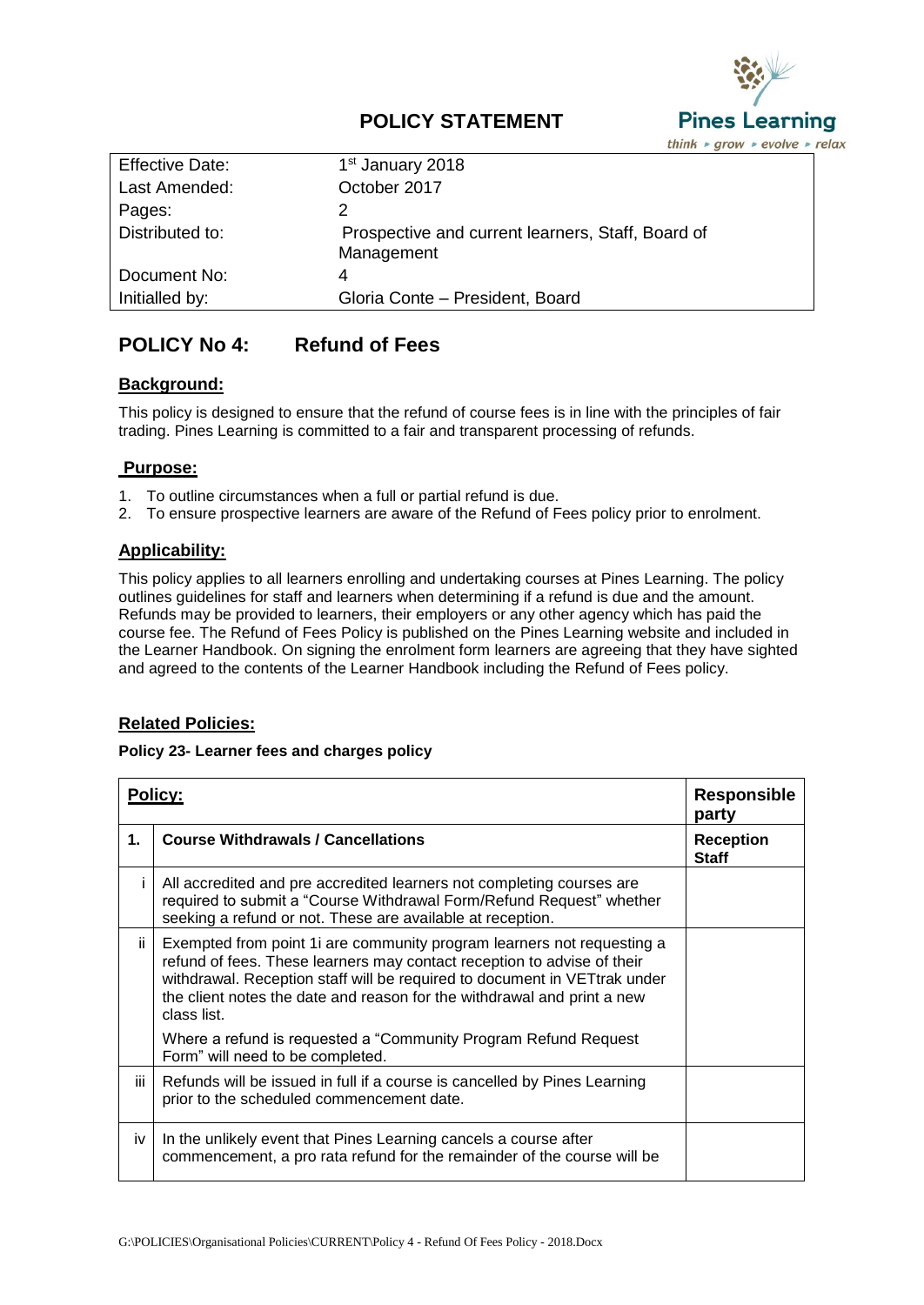|     | provided. Any incidental fees for goods, services and materials that have<br>not been used prior to the cancellation date will also be refunded.                                                                                                                                                                                                                                                                                                                  |                                      |
|-----|-------------------------------------------------------------------------------------------------------------------------------------------------------------------------------------------------------------------------------------------------------------------------------------------------------------------------------------------------------------------------------------------------------------------------------------------------------------------|--------------------------------------|
|     | In the event of accredited courses, where possible, learners will be<br>referred to alternative organisations to facilitate completion of the course.                                                                                                                                                                                                                                                                                                             |                                      |
| v   | All requests for refunds must be lodged before the end of the course or<br>term.                                                                                                                                                                                                                                                                                                                                                                                  |                                      |
| 2.  | <b>Accredited Courses</b>                                                                                                                                                                                                                                                                                                                                                                                                                                         | <b>Course</b><br><b>Coordinators</b> |
| Ť   | A non-refundable administration cost of \$150 will be incurred if learners<br>enroll in a course and then withdraw prior to the course commencement.                                                                                                                                                                                                                                                                                                              |                                      |
| ii. | Where a learner withdraws from a course by completing the withdrawal<br>form, within the first 4 weeks of the course commencement, a pro-rata<br>refund minus the administration cost of \$150 will be provided.                                                                                                                                                                                                                                                  |                                      |
| Ш   | If the course has progressed further than 4 weeks, no refund will be due<br>unless a Medical Certificate, which indicates incapacity to undertake the<br>course, is provided. In this instance a refund will be calculated as per point<br>2ii.                                                                                                                                                                                                                   |                                      |
| iv  | In the event a learner withdraws, cancels or transfers prior to the<br>completion of their qualification, a Statement of Attainment will be<br>produced for the units deemed "Competent" providing the learner has paid                                                                                                                                                                                                                                           |                                      |
|     | the course fees in full.                                                                                                                                                                                                                                                                                                                                                                                                                                          |                                      |
| 3.  | All other courses                                                                                                                                                                                                                                                                                                                                                                                                                                                 | <b>Reception</b><br><b>Staff</b>     |
| Ť   | If a learner has enrolled in a course and then withdraws prior to the<br>commencement, a completed "Course Withdrawal Form/Refund Request"<br>needs to be submitted for a refund to be provided. An administrative<br>charge of 20% of the course fees will be retained by Pines Learning.                                                                                                                                                                        |                                      |
| ii. | If a course has already commenced no refund will be due unless a Medical<br>Certificate, which indicates incapacity to undertake the remainder of the<br>course, is provided. In this instance a pro-rata refund will be calculated<br>with an administrative charge of 20% of the total course fees to be retained<br>by Pines Learning.                                                                                                                         |                                      |
| Ш   | Exempted from point 3ii are community program learners. If a course has<br>already commenced no refund will be due unless a Medical Certificate,<br>which indicates incapacity to undertake the remainder of the course and a<br>completed "Community Program Refund Request Form" is provided. In this<br>instance a pro-rata refund will be calculated with an administrative charge<br>of 20% of the remaining course fees will be retained by Pines Learning. |                                      |